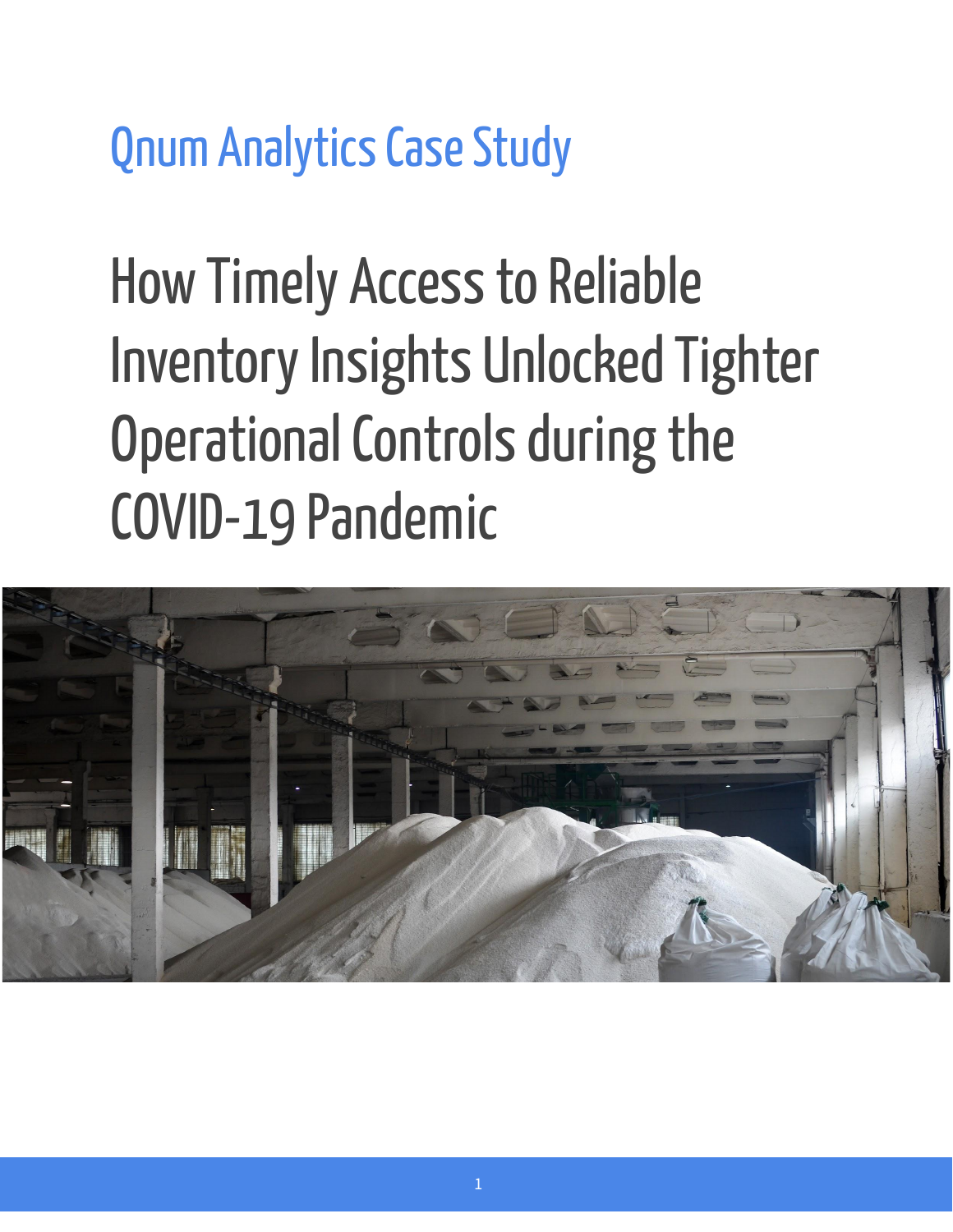## **Overview**

Qnum's Operational Intelligence Solution helped the Largest Producer of Sodium Production in Southern Africa navigate through the negative effects of the COVID-19 pandemic. The ability to have real-time visibility of inbound, internal, and outbound stock movements enabled a capacity to isolate and control issues at source while elevating accountability.

The following landed benefits were unlocked for the client:

- 1. Reduction in costs related to product quality and delivery issues
- 2. Increased meeting of monthly tonnage output targets
- 3. Reduced occurrence of material stock-outs

## **Background**

In response to the COVID-19 pandemic our client was exploring opportunities to stop the bleeding and drive the sustainability of the business.

Our client has invested significant time and resources in attempts to resolve the stock challenges. Investments in various scanner survey systems from different providers has yielded more frustration with inconsistent physical stock measurements produced or malfunctioning of devices periodically. Additionally, the data capture at different points in the operation has proven to be a challenge to collate in a timely manner for reporting purposes. The above issues limited timely access stock-related data that is critically required for business decision making.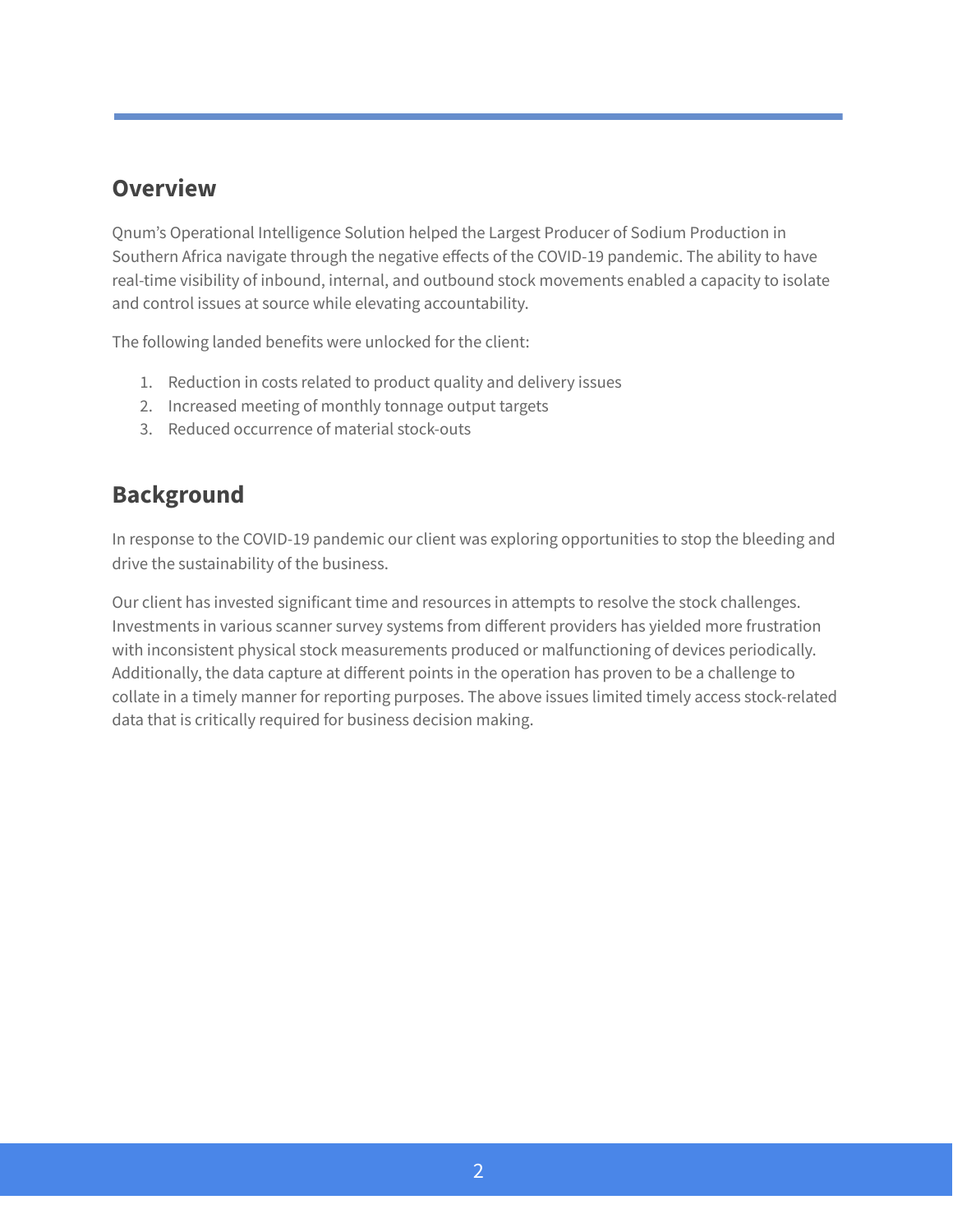## **Core Challenge and Business Impact**

The fragmented data recording practices were limiting our client's ability to access critical inventory data. This challenge impacted on the business's ability to proactively manage product output performance as well as contain operational costs. With a throttled throughput and an inability to isolate and address waste in a timely manner the business was at risk during the pandemic. Key changes needed to be made. The diagram below captures the core challenges and the financial impacts.